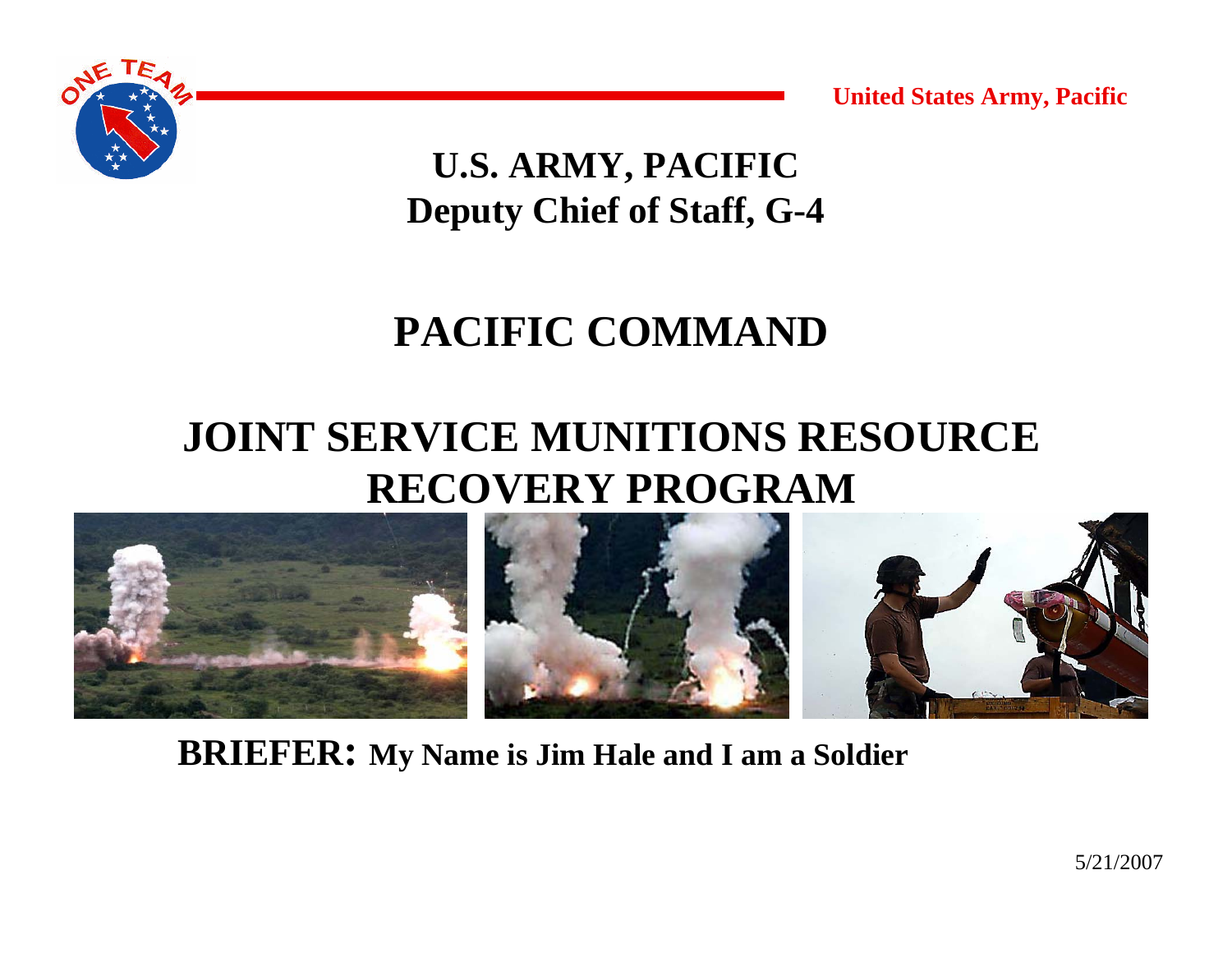

#### U.S. ARMY, PACIFIC Deputy Chief of Staff, G-4

OPEN DETONATION (OD) OPEN BURNING (OB)

Resource, Recovery, Recycle (R3)

ENVIRONMENTAL CONCERNS

EXECUTIVE AGENT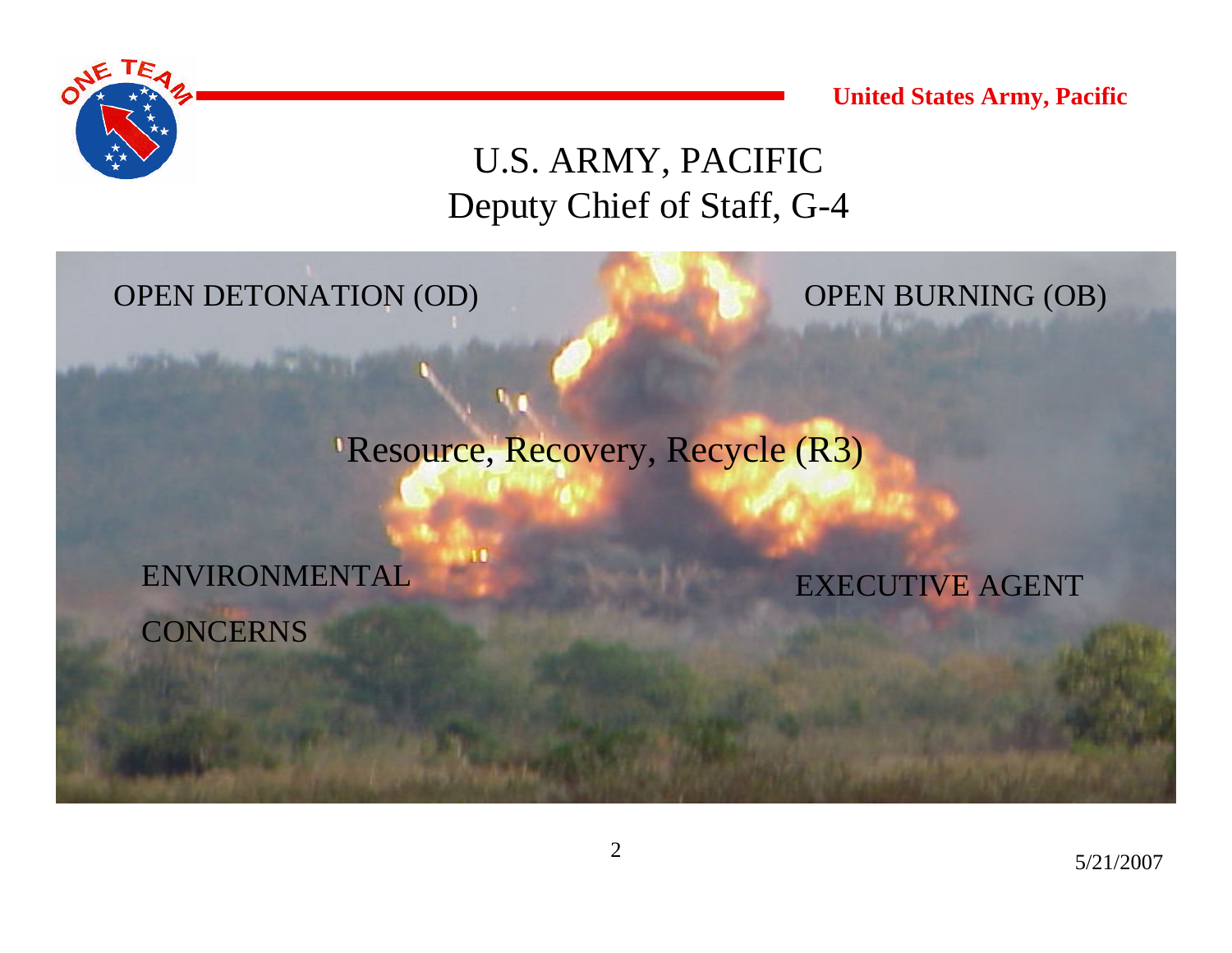

#### **PACOM JOINT MUNITIONSDEMILITARIZATION WORK GROUP**

**USPACOM\* CDR DANIEL M. DONOVAN**

 **USARPAC \*\* MR. JIM HALE \* MR. MICHAEL WEINBERG**

#### **DRMS/DRMO/DLA**

**\* MR. EDWIN DOMDOMA (DRMS-PACIFIC) MR. JON MITSUYASU (DRMS-JAPAN) PACAF MR. DENNIS BAXTER (DRMO-HAWAII) MR. GREG OSBUN** 

**\* MSGT MICHAEL FOLTERMANNMR. JAMES BRACEY (HILL AFB)**

#### **PACFLT\* MR. PETER BUTLER MARFORPAC**

**MR. MARK MENTIKOV (SEAL BEACH)** <sup>\*</sup>MGYSGT SHIFFLET **MR. DONALD GRATZER (CRANE, IN) MR. JAMES COSPER (COMPACFLT)N4**

**\* PRIME POC\*\* CHAIRMAN**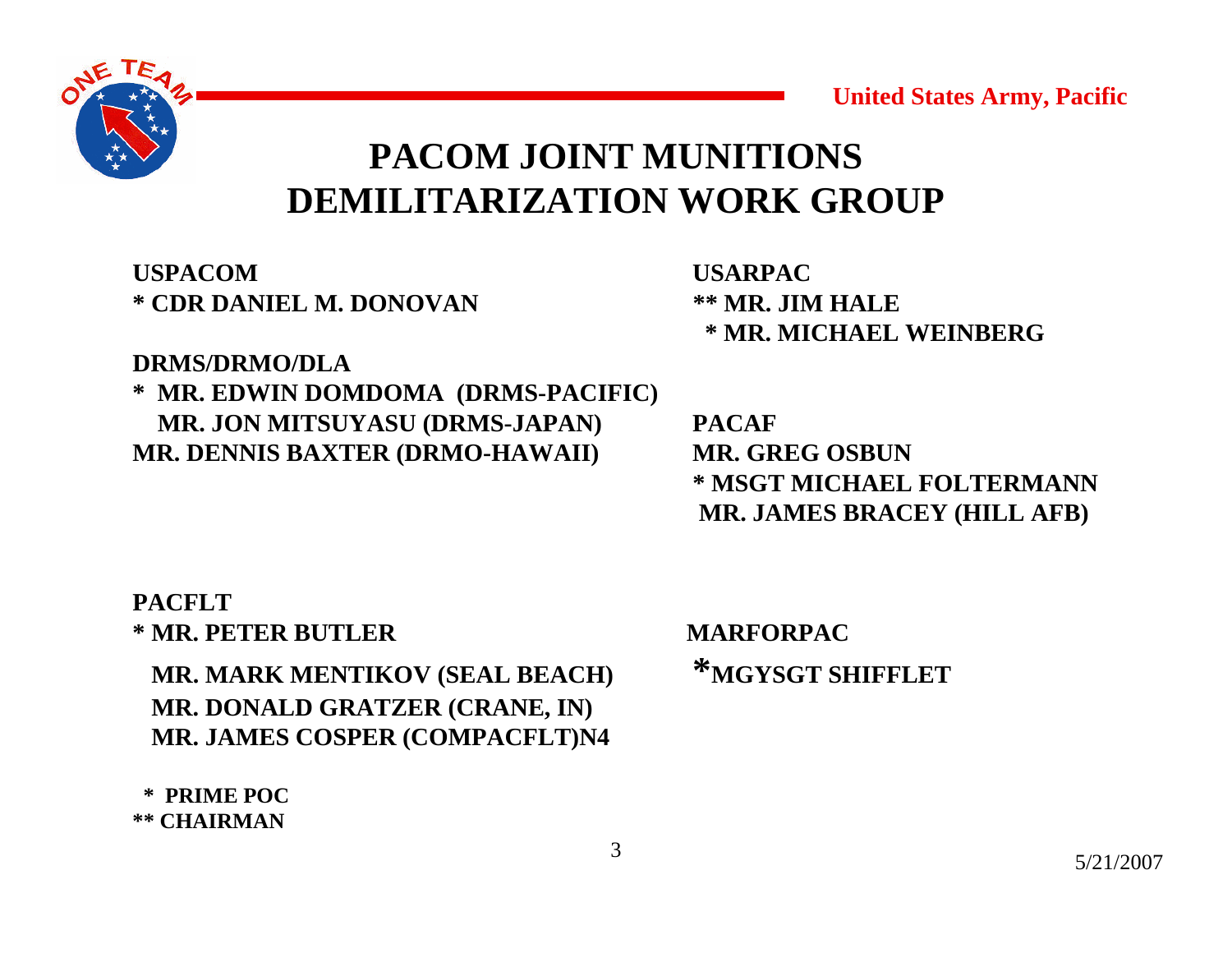



### **CUSTOMERS/PARTICIPANTS**

|                                                                         | <b>ALASKA</b> | <b>HAWAII</b> | <b>GUAM</b>  | <b>KOREA</b> | <b>JAPAN</b> | <b>THAILAND</b> |
|-------------------------------------------------------------------------|---------------|---------------|--------------|--------------|--------------|-----------------|
| <b>AIR FORCE</b><br><b>PACAF</b><br><b>MRRO (HILL)</b>                  | X             | $\mathbf{X}$  | $\mathbf{X}$ | $\mathbf{X}$ | $\mathbf{X}$ | $\mathbf{X}$    |
| <b>NAVY/MARINES</b><br><b>PACFLT</b><br><b>MARFORPAC</b><br><b>NSWC</b> |               | X             | X            | X            | $\mathbf{X}$ | $\mathbf{X}$    |
| <b>ARMY</b><br><b>USARPAC</b><br><b>JMC</b>                             | X             | $\mathbf{X}$  |              | $\mathbf{X}$ | $\mathbf{X}$ | X               |
| <b>USPACOM</b><br><b>USPACOM J423</b><br><b>USFJ</b><br><b>USFK</b>     |               | $\mathbf{X}$  |              | $\mathbf{X}$ | $\mathbf X$  |                 |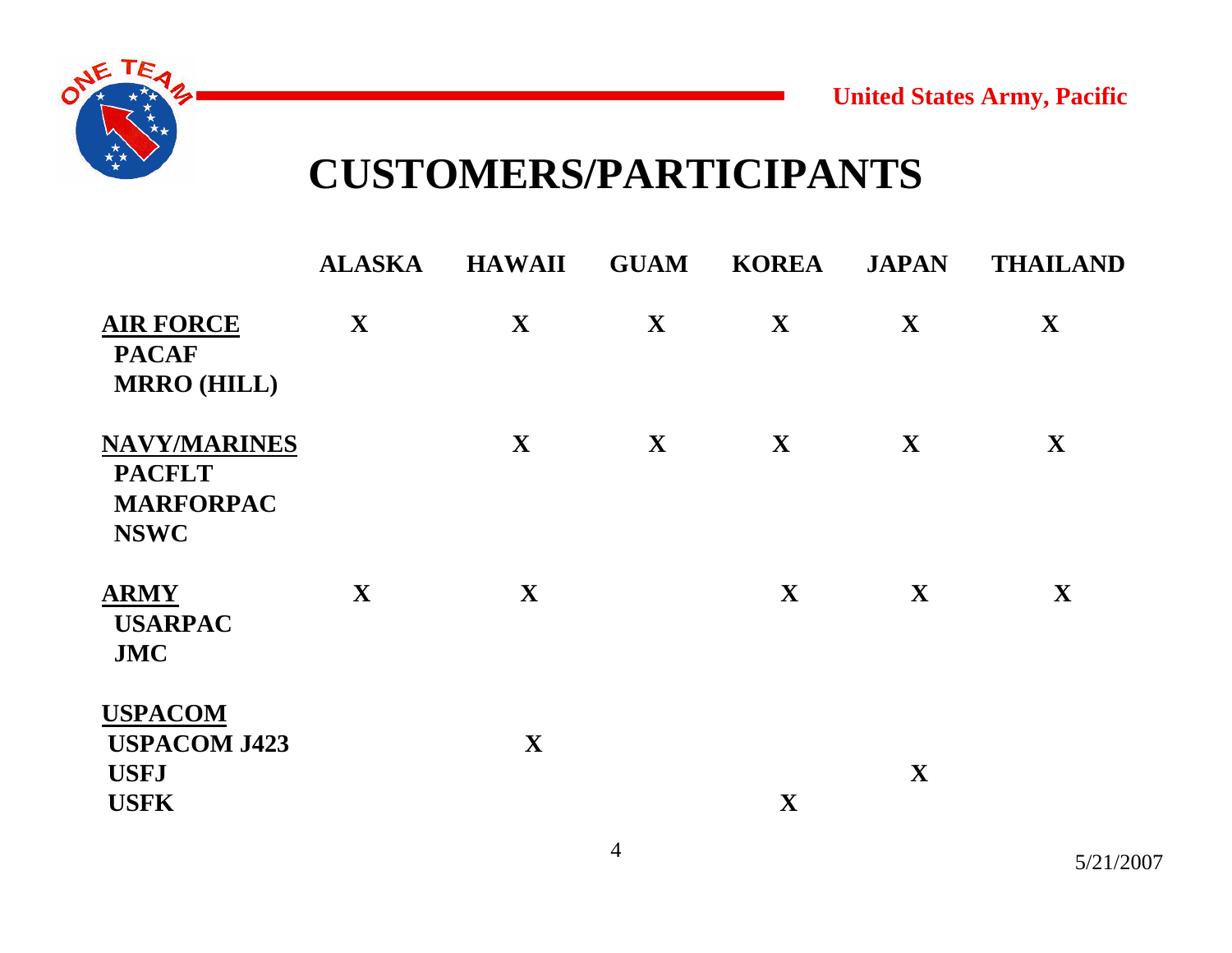

# **PURPOSE**

- **LOCATE, IDENTIFY, PROGRAM, AND DEMILITARIZE MUNITIONS CANDIDATES THROUGH RESOURCE RECOVERY PROCESSES.**
- **ACCOMPLISH MUNITIONS RESOURCE RECOVERY IN A MANNER THAT SATISFIES EXPLOSIVES SAFETY AND ENVIRONMENT REQUIREMENTS.**
- **MAXIMUM JOINT PARTICIPATION BY SISTERSERVICES.**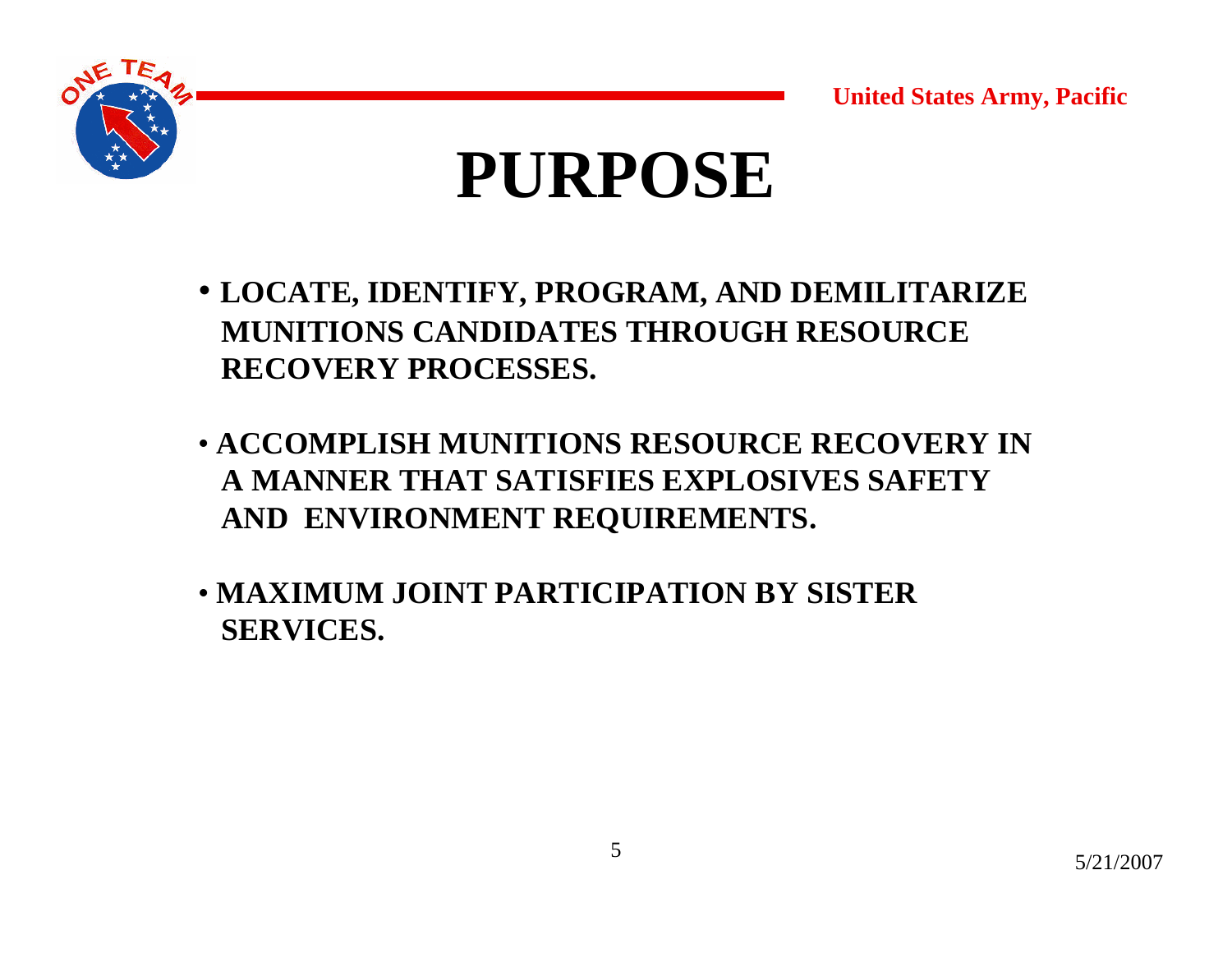





- **ESTABLISH AND IDENTIFY POC FROM EACH PACOM COMPONENT (USARPAC LEADS) -- COMPLETED.**
- **IDENTIFY BY SERVICE, LOCATION, DODIC, CONDITION CODE, AND TONNAGE, MUNITIONS ASSETS IN PACOM REQUIRING DEMILITARIZATION/RESOURCE RECOVERY -- CONTINUOUS.**
- **IDENTIFY ORGANIC DEMIL CAPABILITIES WITHIN PACOM -- COMPLETED.**
- **IDENTIFY PROSPECTIVE CONTRACTORS WITH MUNITIONS RESOURCE RECOVERY CAPABILITIES WITHIN PACOM -- LIMITED SUCCESS.**
- **LOOK AT FEASIBILITY OF ESTABLISHING A JOINT MUNITIONS RESOURCERECOVERY FACILITY WITHIN PACOM –IN PROGRESS– KOREA**
- **DETERMINE EQUIPMENT REQUIREMENT FOR A MODERN FACILITY FOR MUNITIONS RESOURCE RECOVERY VS OB/OD --COMPLETED.**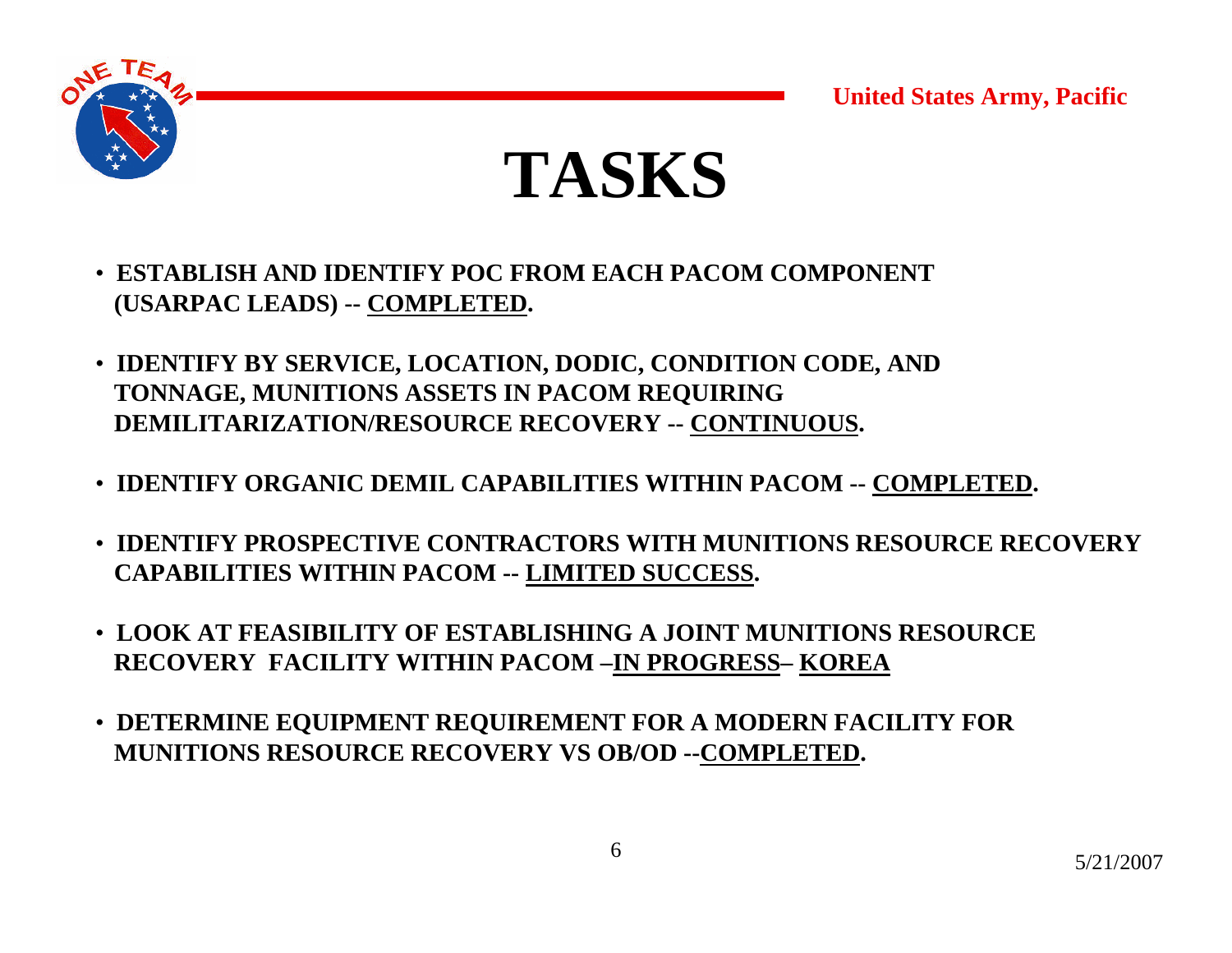

#### **DISTRIBUTION OF ARMY STOCKPILEPERCENTAGE BY GEOGRAPHIC AREA**



Source: JMC WARS Report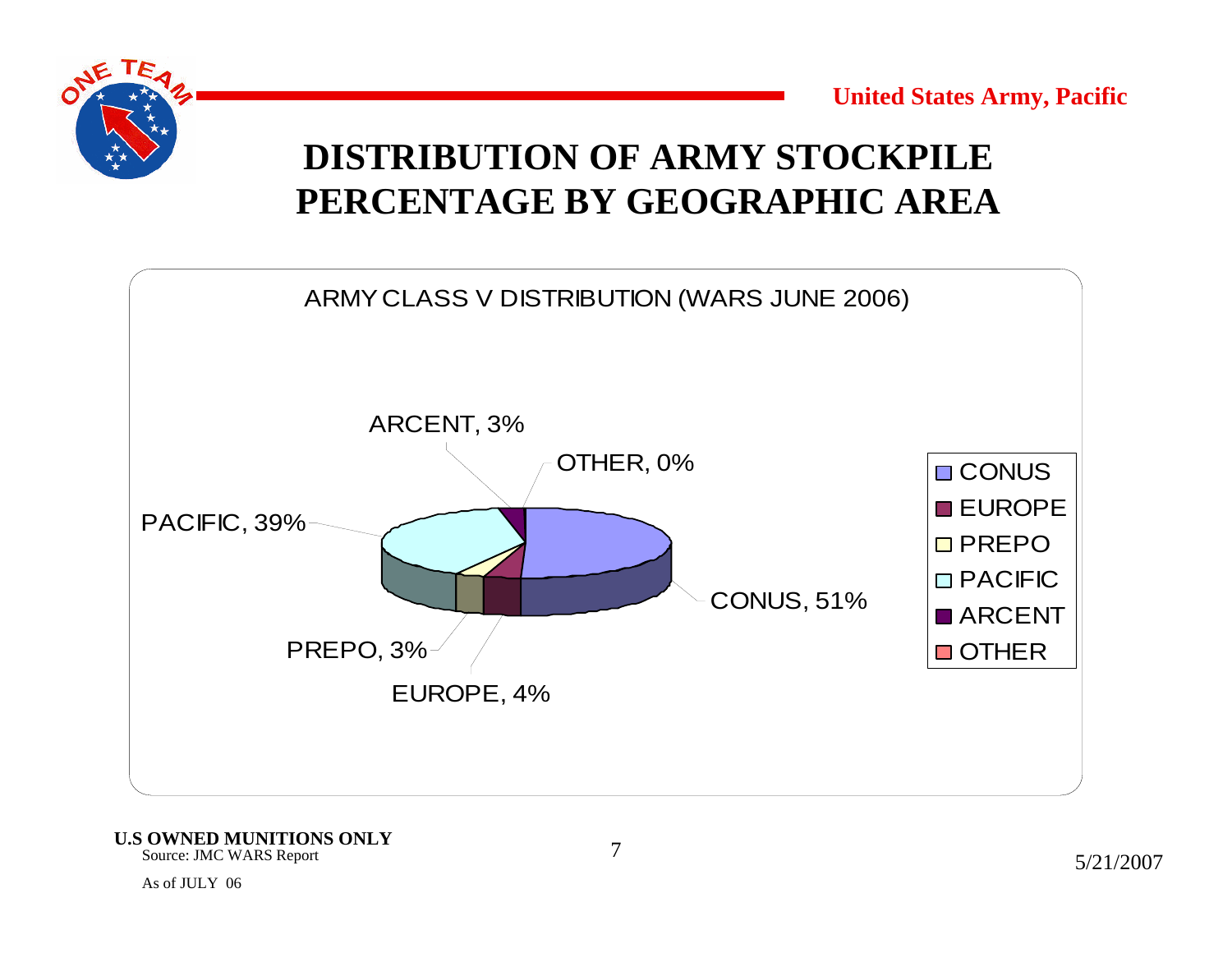

## **Demilitarization Candidates Demilitarization Candidates (Short Tons) (Short Tons)**

|               | <b>ARMY</b>  |                  | NAVY USMC        | <b>AIR FORCE TOTAL</b> |                  |
|---------------|--------------|------------------|------------------|------------------------|------------------|
| <b>ALASKA</b> | 14           | $\bf{0}$         | $\bf{0}$         | $\bf{0}$               | 14               |
| <b>HAWAII</b> | $\mathbf{2}$ | $\boldsymbol{0}$ | $\boldsymbol{0}$ | $\boldsymbol{0}$       | $\overline{2}$   |
| <b>GUAM</b>   | $\mathbf 0$  | $\boldsymbol{0}$ | $\boldsymbol{0}$ | $\bf{0}$               | $\boldsymbol{0}$ |
| <b>JAPAN</b>  | 508          | 14               | $\boldsymbol{0}$ | 60                     | 582              |
| <b>KOREA</b>  | 224736 0     |                  | $\boldsymbol{0}$ | $\boldsymbol{0}$       | 224736           |
| <b>TOTAL</b>  | 225260       | 14               | $\bf{0}$         | 40                     | 225334           |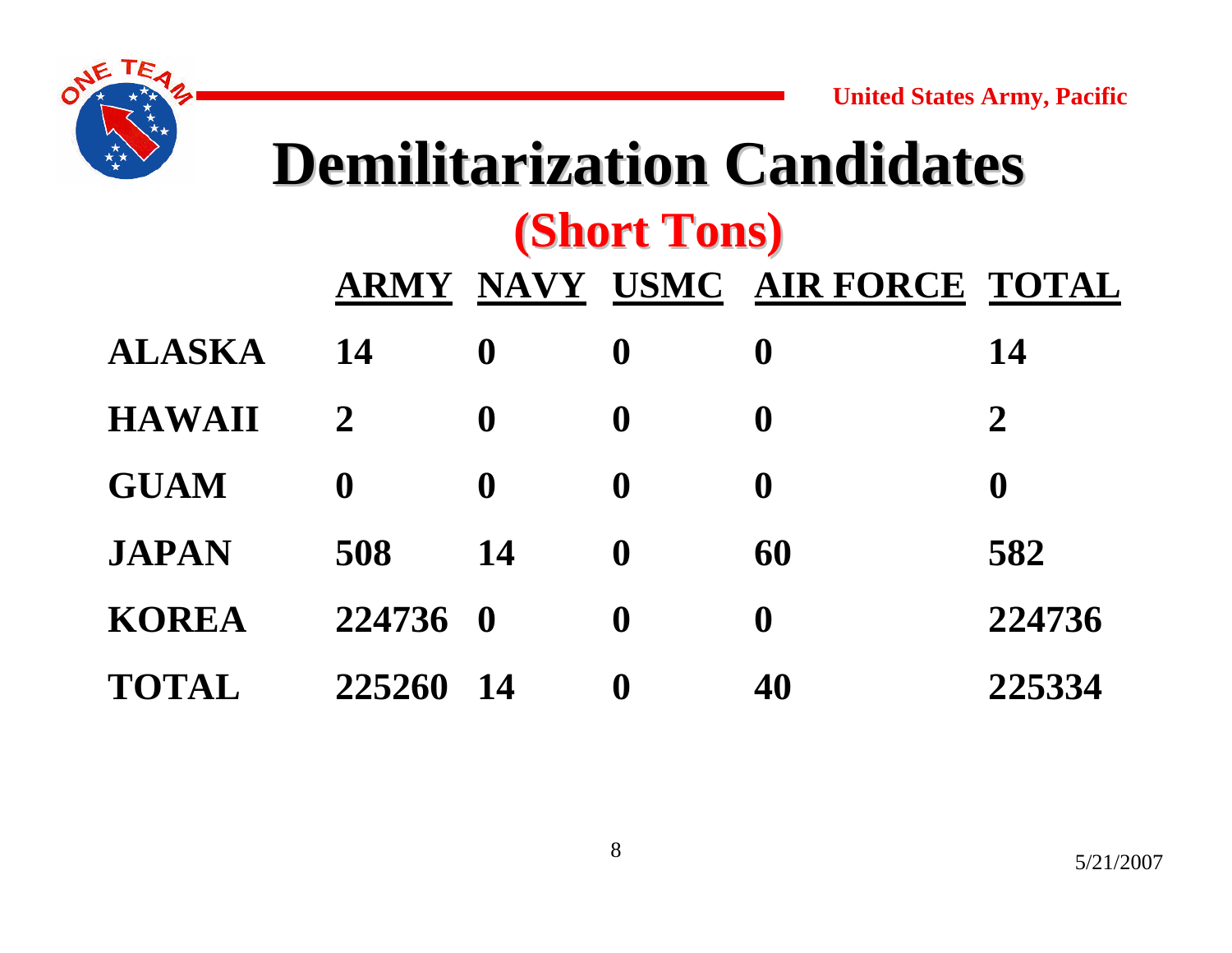

## **Technologies**

### **Technologies Planned for Pacific Theater**

- **Melt out**
- **Incineration**
- **Boom Box (When Technology is Certified)**
- **Flashing Furnace**
- **Pink Water Treatment**
- **Super Critical Water Oxidation**
- **Molten Salt Process**
- **Propellant Conversion System**
- **Safety Certification Unit for Fired Brass**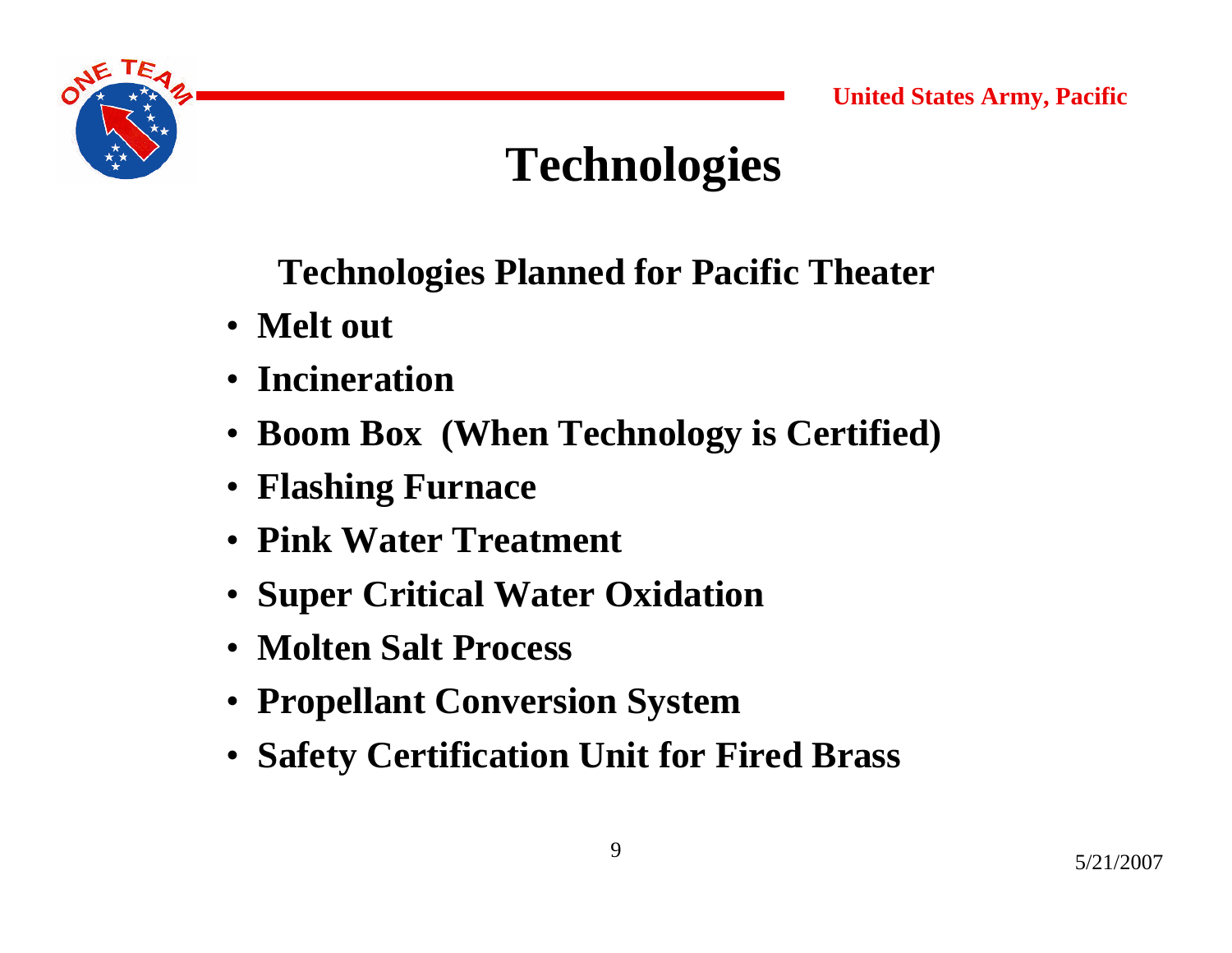

## **PACOMDEACTIVATION FURNACES**

### **GOAL: ESTABLISH TWO OPERATING JOINT USAGE FURNACES IN THEATER WITH CAPABILITYTO DISPOSE OF 1K STON OF SMALL ITEM MUNITIONS PER YEAR.**

**KOREA 1 KOREA (KOREA OWNED FURNACE) JAPAN 1 83D ORD BN AREA (HONSHU)**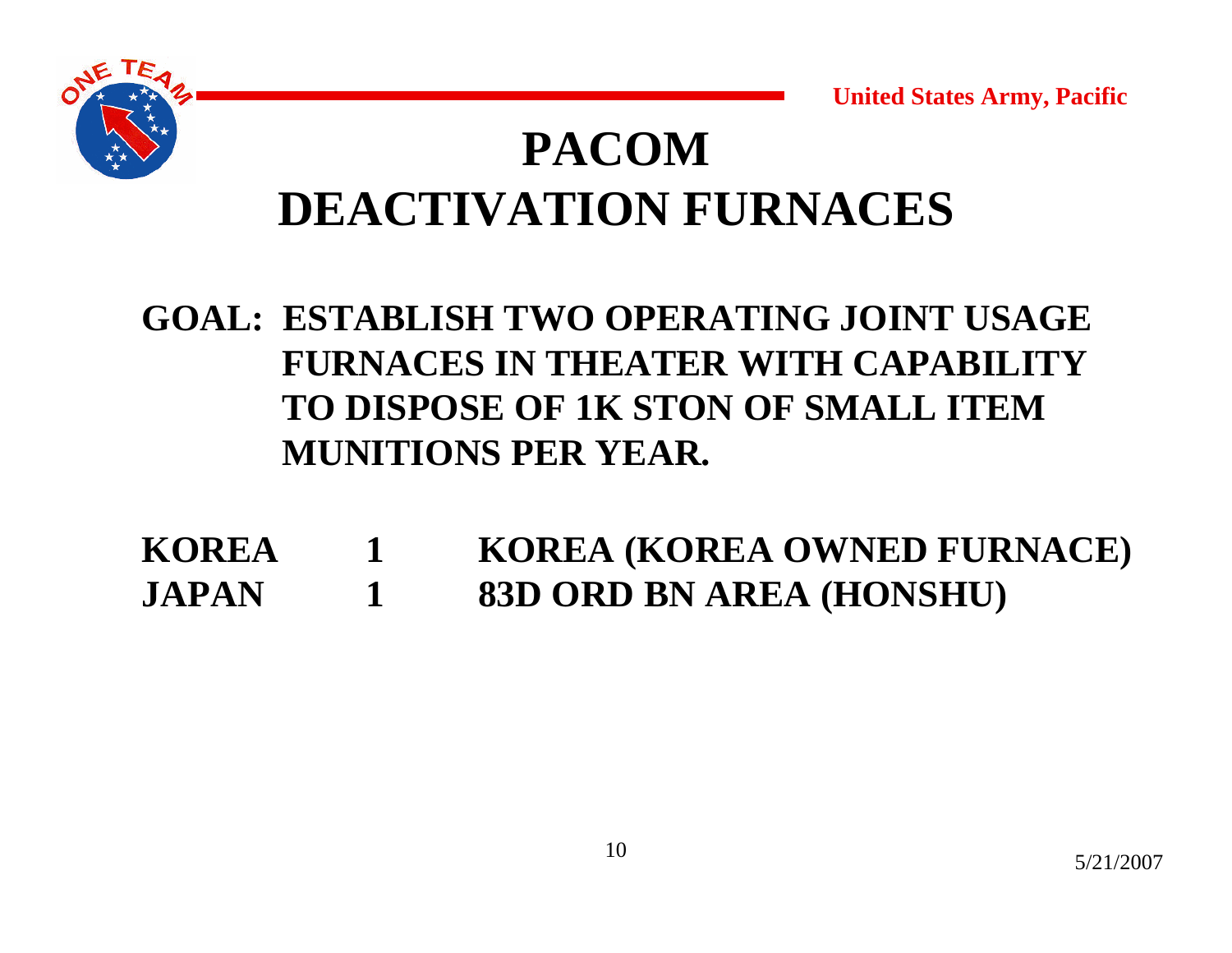

#### **PACOMSAFETY CERTIFICATION UNITS FOR SMALL ARMS BRASS (APE 1408)**

#### **GOAL: FOUR (4) UNITS IN THE PACIFIC THEATER-FIELDING DATE MAY 2003**

#### **OPERATOR**

#### **DISTRIBUTIONTRAINING**

| <b>ALASKA</b>          | <b>DECLINED</b> |                                |
|------------------------|-----------------|--------------------------------|
| <b>HAWAII</b>          |                 |                                |
| <b>JAPAN (OKINAWA)</b> |                 | <b>OCT 03</b>                  |
| <b>KOREA</b>           |                 | <b>1-EA APR 06/1-EA APR 07</b> |
| <b>TOTAL</b>           | 3 UNITS         |                                |

**APE 1408 DESIGNED TO THERMALLY CERTIFY PRE-INSPECTED 5.56MM THROUGH .50 CALIBER RANGE RESIDUE BRASS. BRASS IS INERT AND/OR FREE OF ENERGETICS AND CERTIFIABLE FOR RECYCLE.**

• **DRMS HAS A NEW REQUIREMENT FOR BRASS TO BE DEFORMED. DRMS IN PACOM HAS AGREED TO DELAY IMPLIMENTATION AT DRMO's UNTIL THE APE 1408 CAN BE MODIFIED TO ALSO DEFORM THE BRASS. TEAD IS CURRENTLY DEVELOPING THE REQUIRED MODIFICATION.**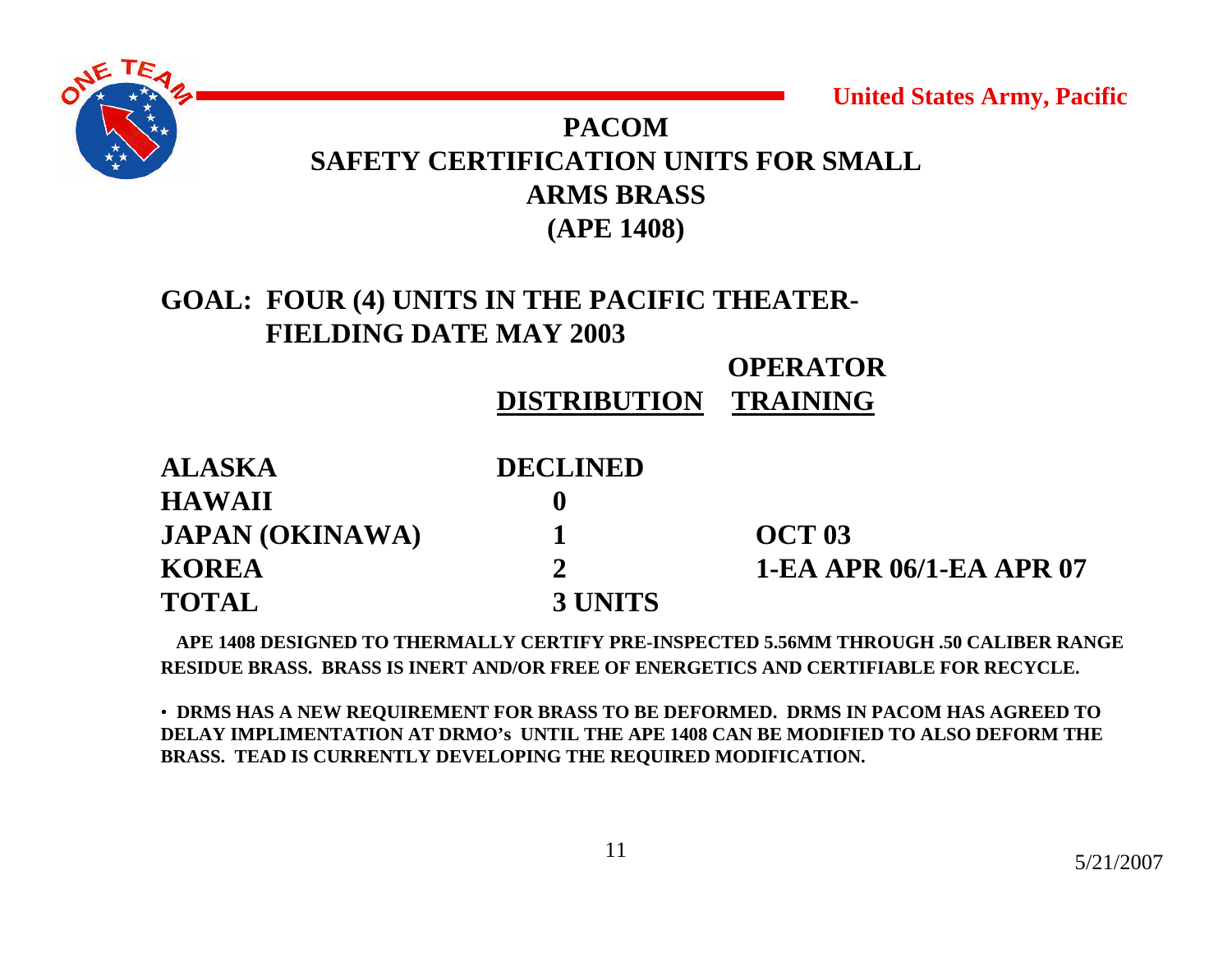#### **United States Army, Pacific SAFETY CERTIFICATION UNIT**

**Hawaii(2,829 S/T as of Feb 07) Korea (104.88 S/T as of Feb 07)**

**Japan (10.8 S/T as of Feb 07)**

## RETORT CHAMBER

## CONTROL PANEL TELLET PROPANE BURNER &

**HOPPER** 

 $A = 154$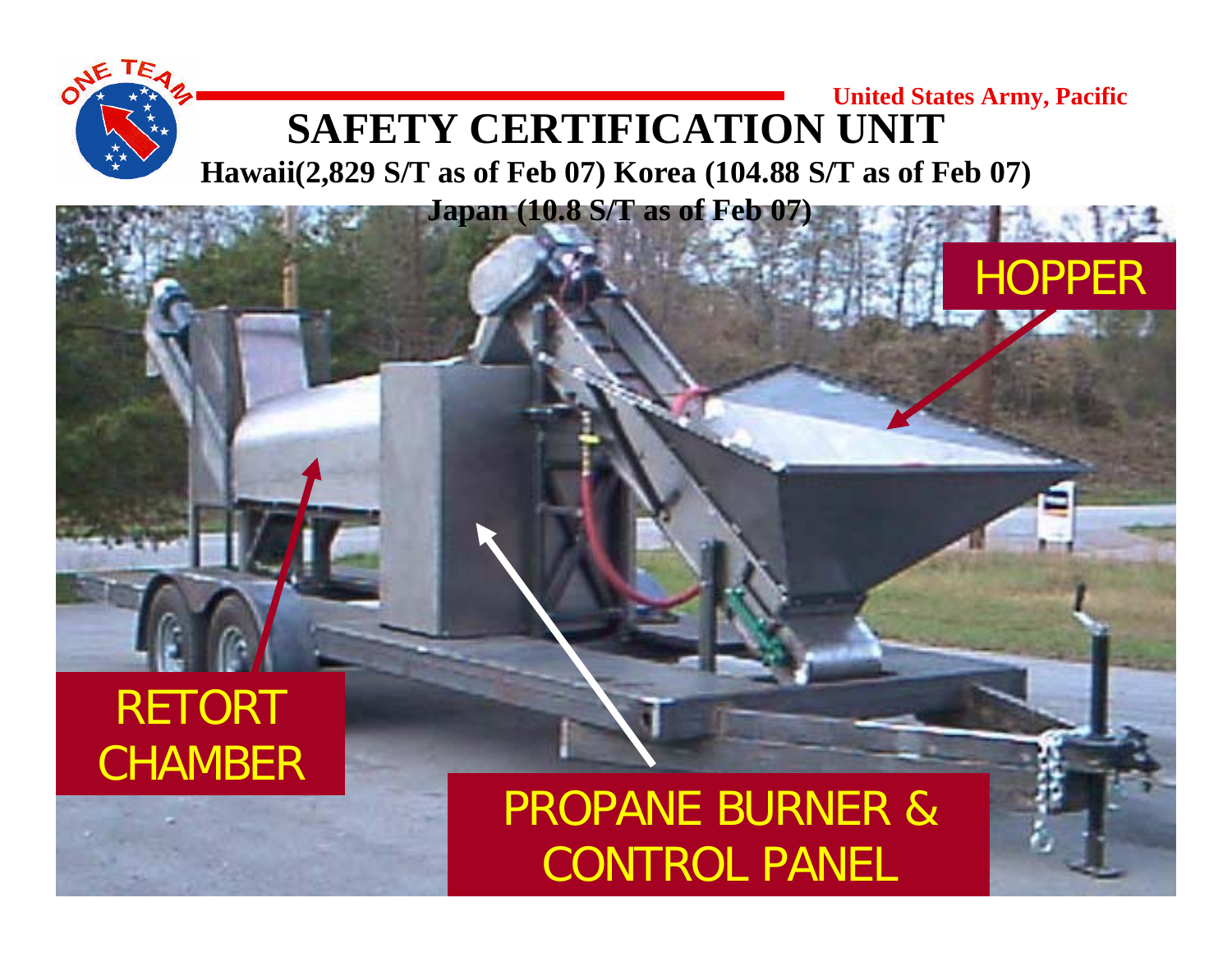





#### **OPEN BURNING/OPEN DETONATION**

#### **ARE PROHIBITED DUE TO MORATORIUM**

### **ALASKA/HAWAII/GUAM**

• **EXPECT TO RETROGRADE. (EXCEPT FOR EMERGENCY DESTRUCTION)**

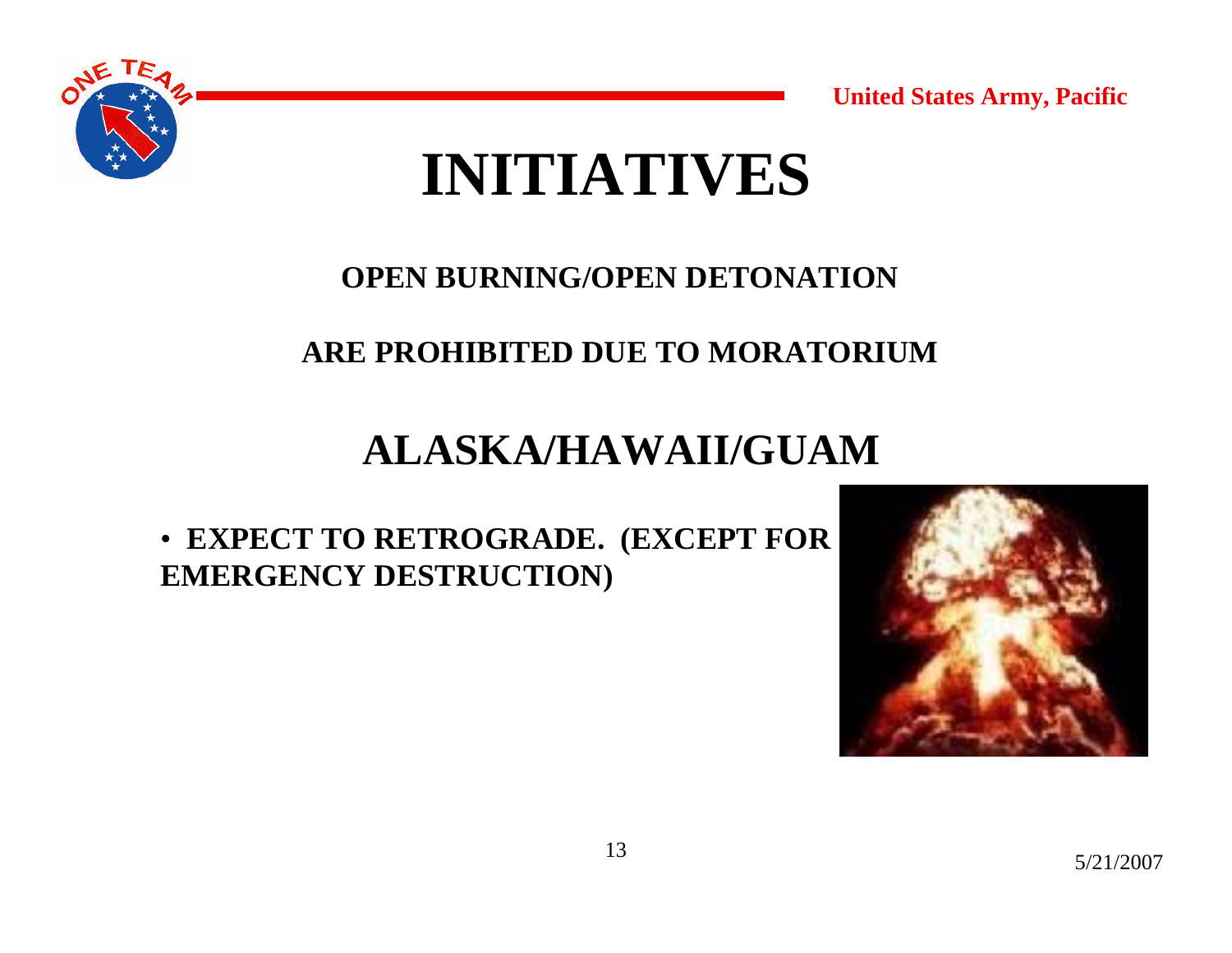



## THAILANDINITIATIVES

- ASSETS GENERATED IN COUNTRY CAN BE DISPOSED OF LOCALLY.
- CANNOT SHIP ASSETS IN FOR PURPOSE OF DISPOSAL
- INFORMAL DISCUSSIONS: USARPAC AND JUSMAGTHAI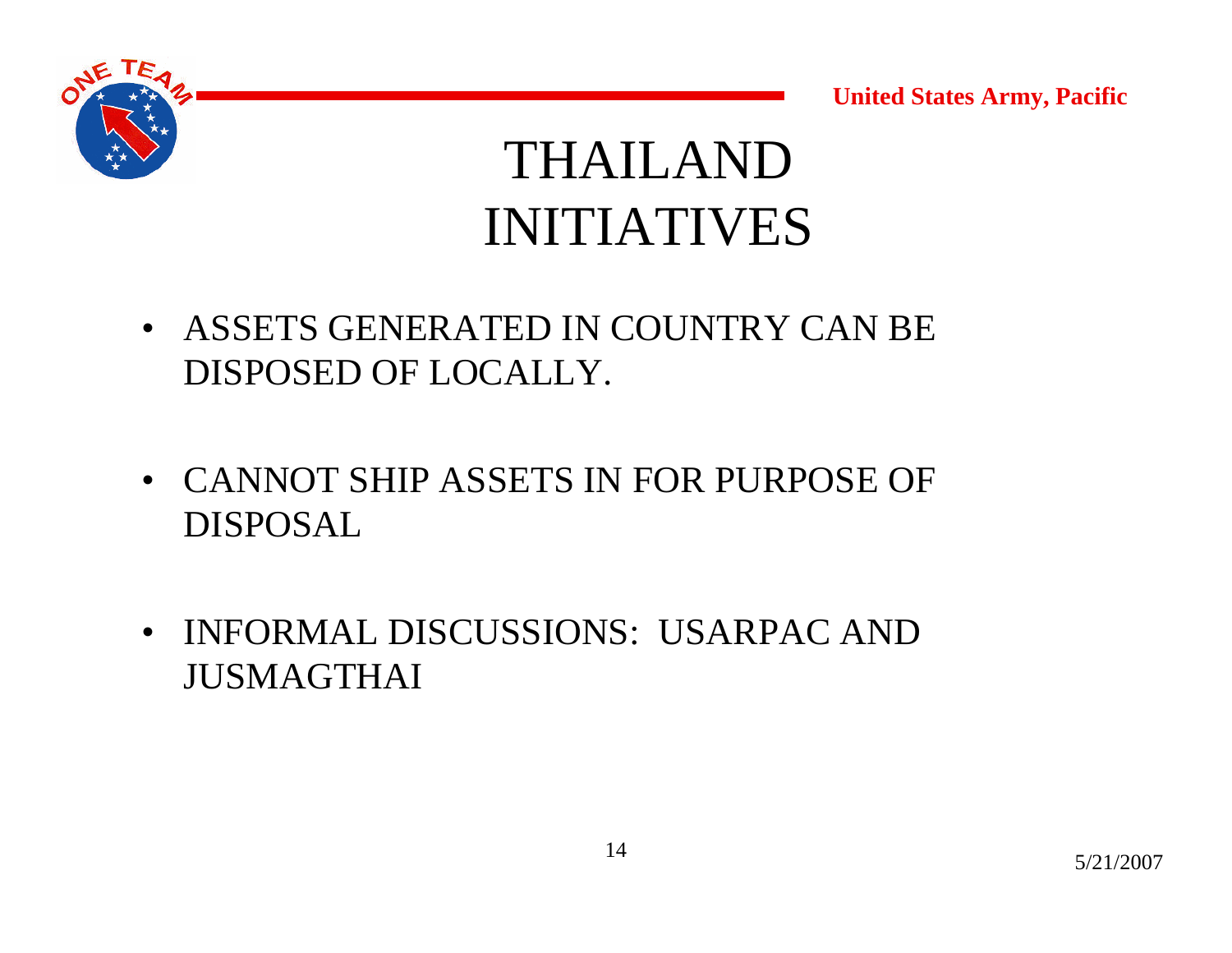



## **JAPANINITIATIVES**

- **JOINT SERVICE MUNITIONS RESOURCE RECOVERY WORKING GROUP**
- **SURVEY OF OPEN BURNING/OPEN DETONATION SITES**
- **JAPANESE SELF-DEFENSE FORCE**
- **SURVEY OF INTERESTED LOCAL CONTRACTORS**
- **POSSIBLE COMMERCIAL CONTRACT**
- **DRMO/CONTRACTING OFFICE (YOKOTA)**
- **TRAINING/UNIT TURN-INS**
- **DEACTIVATION FURNACE FOR 83D ORD BN**
- **COORDINATION WITH DEFENSE FORCES FOR THE ESTABLISHMENT OF A JOINT USAGE OPEN BURNING/OPEN DETONATION SITE (ON GOING)**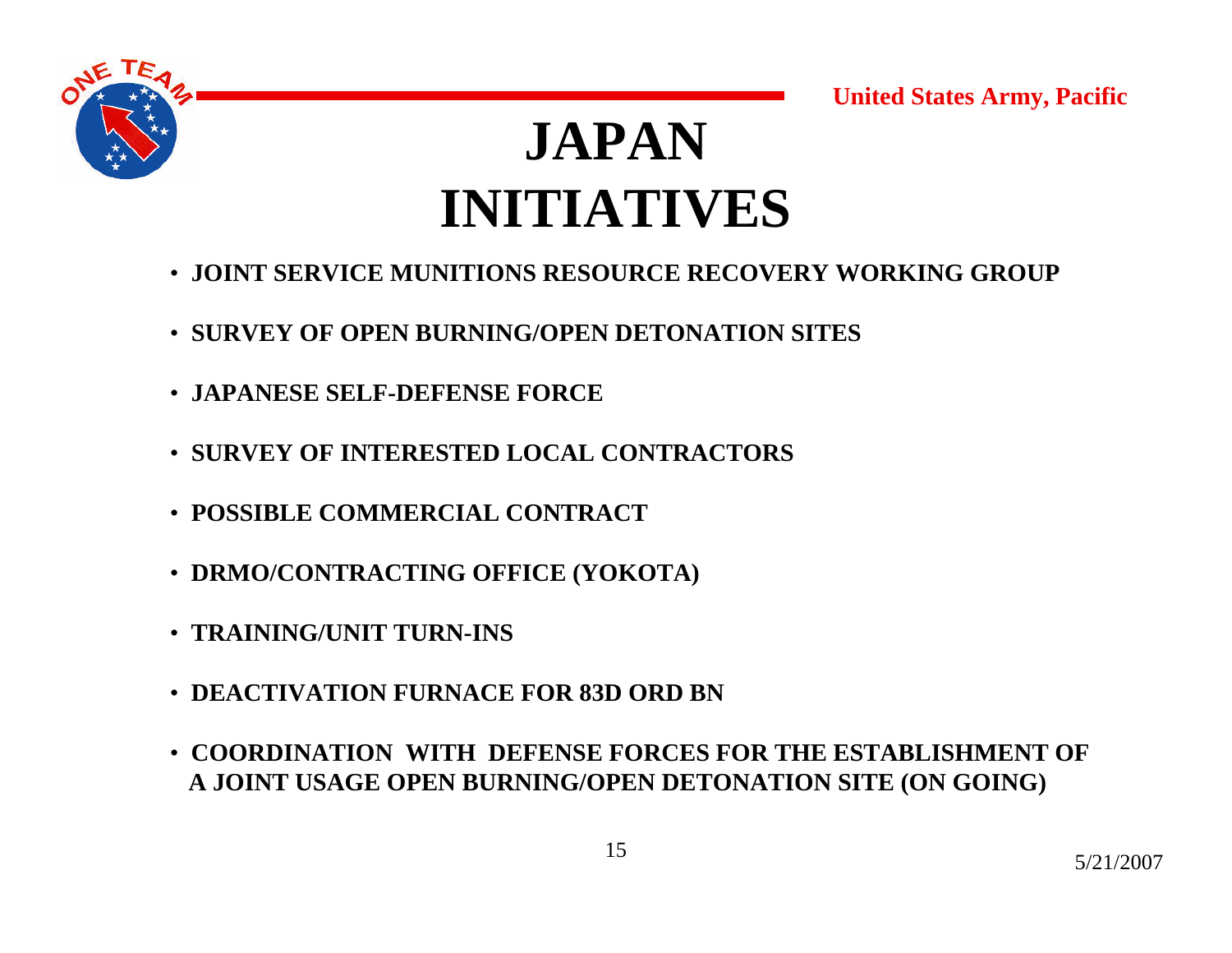

## Joint Services Activities In Japan

- •**JOINT SERVICE DEMIL WORKING GROUP**
- • **83RD ORD BN CAPABILITIES**
	- **DEACTIVATION FURNACE**
	- **OPEN BURN AREA**
- $\bullet$ **EXPLOSIVES ORDNANCE DISPOSAL (MARINES/AIR FORCE)**
- • **ON GOING PROJECTS**
	- **ARMY**
	- **NAVY**
	- **AIR FORCE**
	- **MARINE CORPS**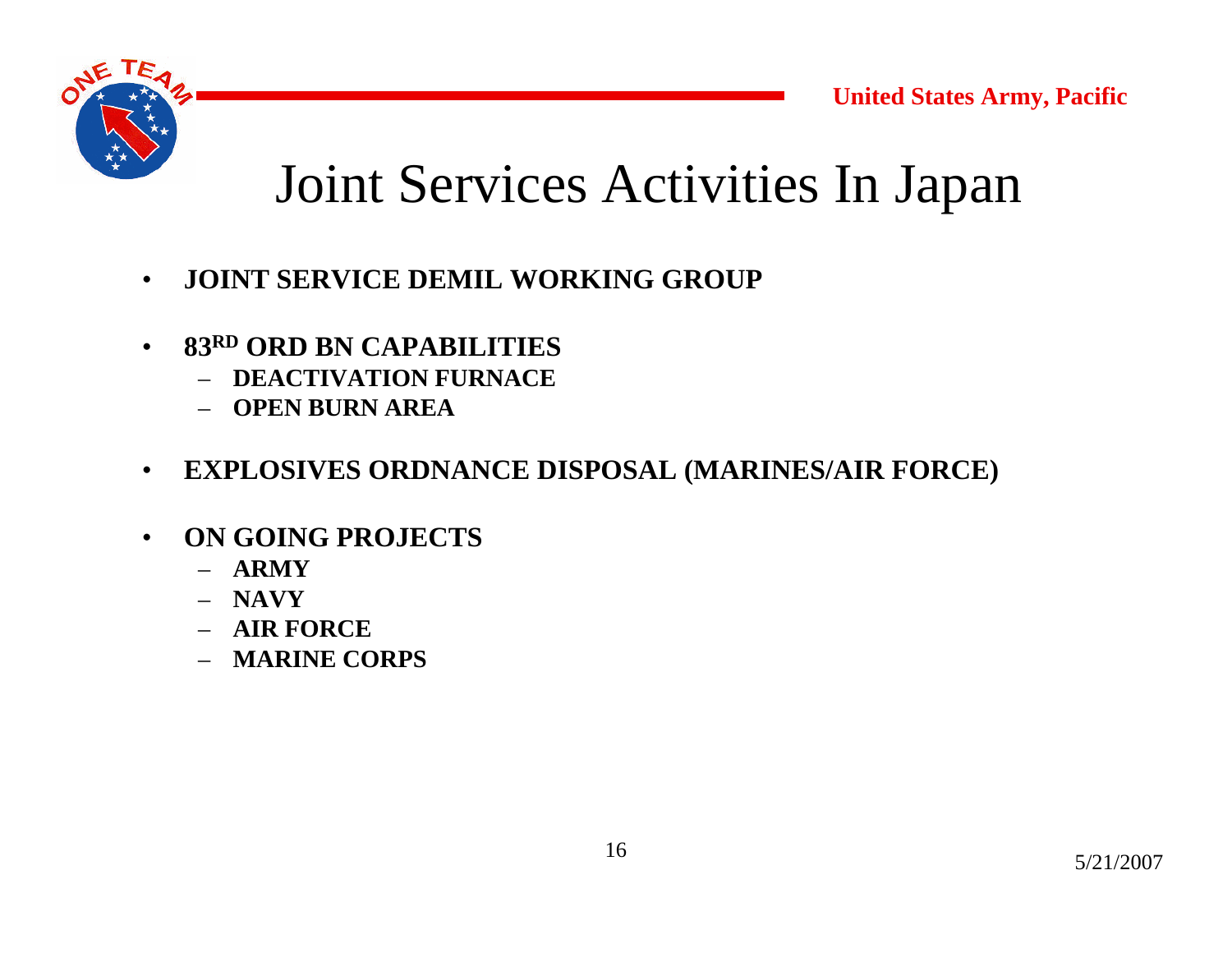



## **STATUS OF DEACTIVATION FURNACE - JAPAN**

#### **v** FURNACE ON LINE: OCT 2000

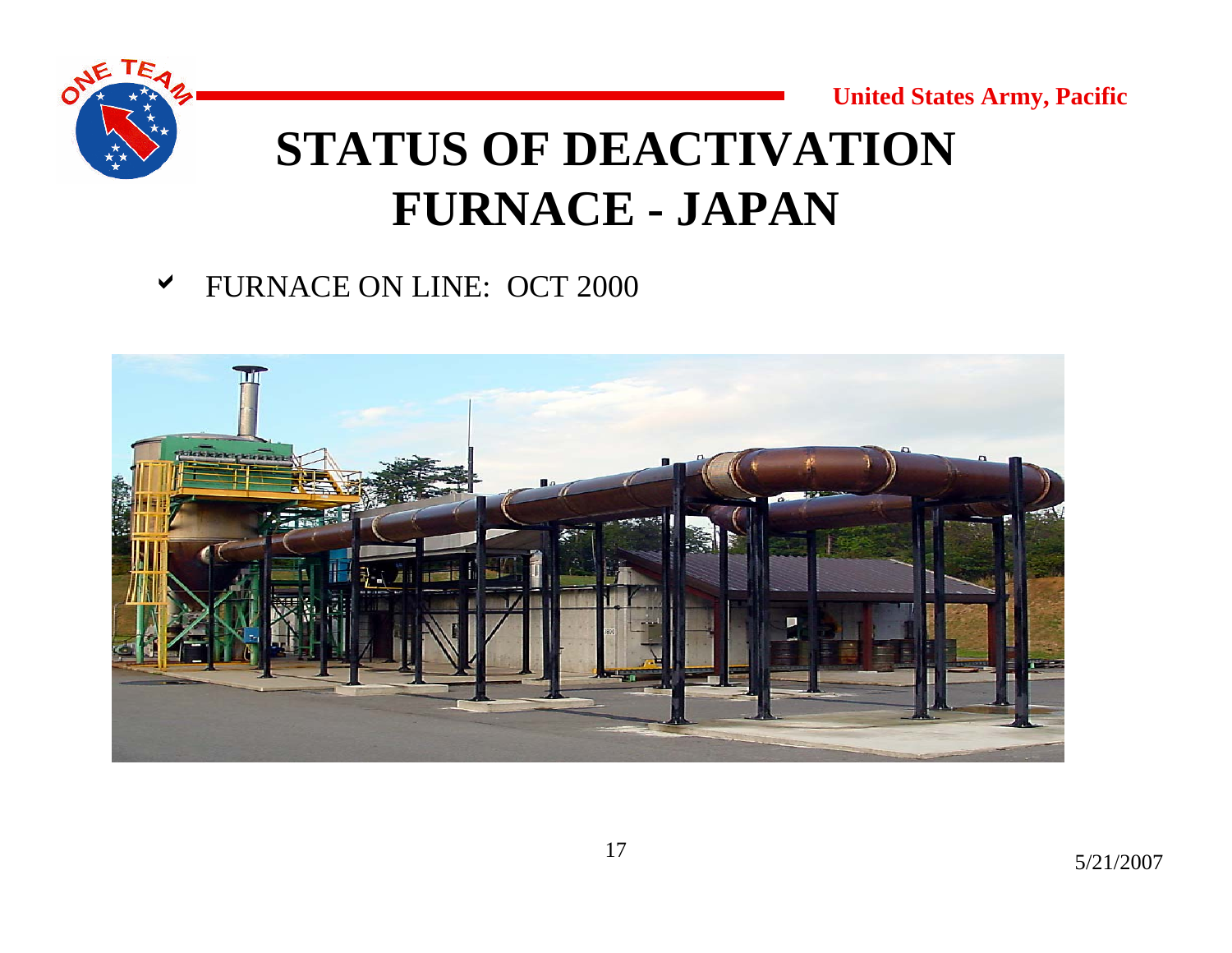

## **KOREAINITIATIVES**

- **JOINT SERVICE MUNITIONS RESOURCE RECOVERY WORKING GROUP**
- **SURVEY OF OPEN BURNING/OPEN DETONATION SITES**
- **SINGLE AMMUNITION LOGISTICS SYSTEM-KOREA (SALS-K) MOA (CONTRACT)**
- **COMMERCIAL CONTRACT**
- **POSSIBLE TRANSFER TO ROKA (WRSA TRANSFER)**
- **DRMO ASSISTANCE (TO DISPOSE OF RESIDUE)**
- **LEGAL COUNSEL OPINION**
- **KOREAN PATRIOTS AND VETERANS ASSOCIATION (KPVA)**
- **MINISTRY OF NATIONAL DEFENSE (MND)**
- **TRAINING/UNIT TURN-INS**
- **ROKA INTEREST**

• **PURSUING MUNITIONS RESOURCE RECOVERY FACILITY FOR KOREA (OPERATED BY MND/GOVERNMENT CONTRACTOR)**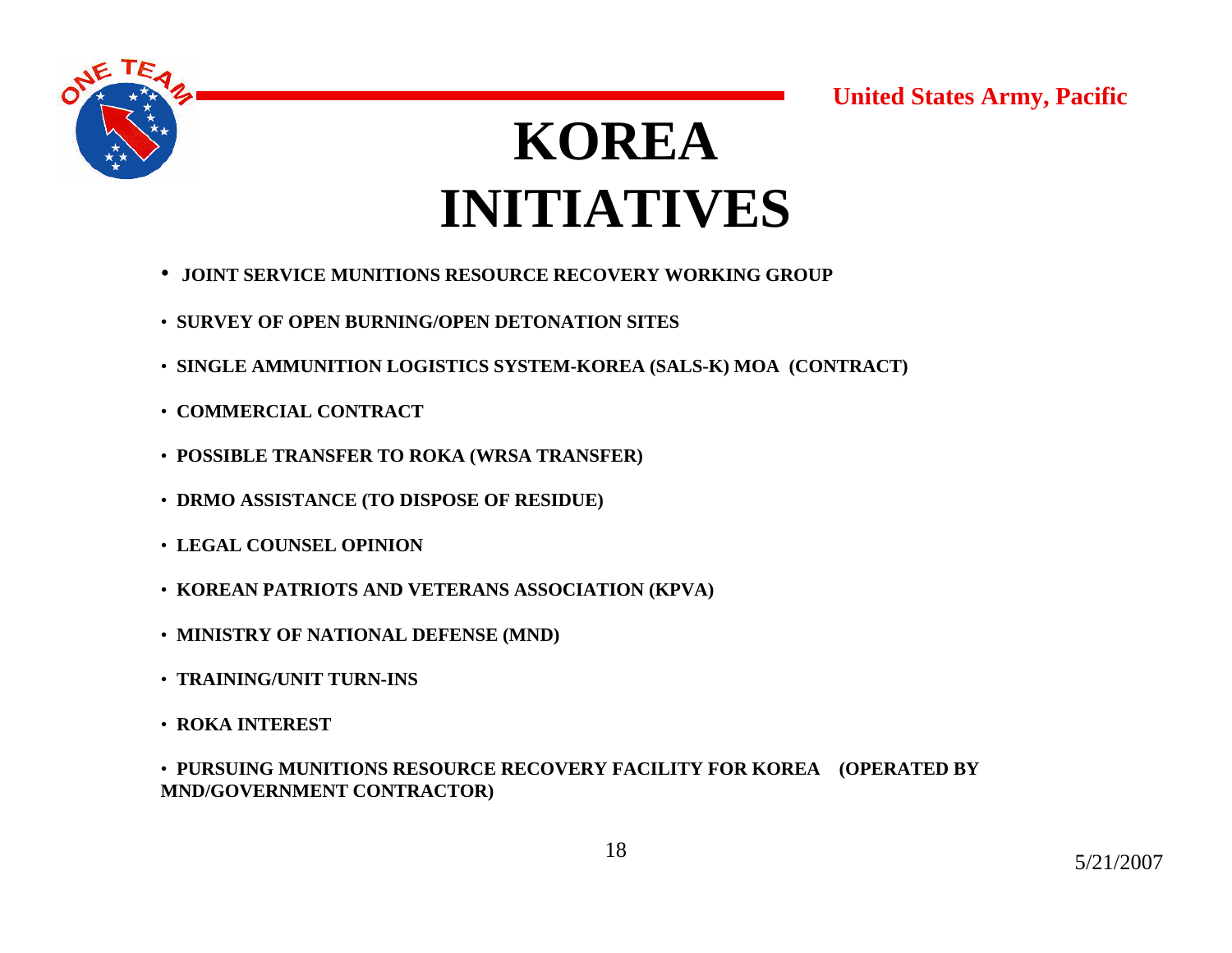

## **CONTRACTS**

### **KOREA**

**UNDER SINGLE AMMUNITION LOGISTICS-KOREA (SALS-K) REPUBLIC OF KOREA ARMY (ROKA) IS RESPONSIBLE FOR DISPOSAL OF U.S. ARMY OWNED MUNITIONS IN KOREA AND COMMERCIAL MUNITIONS RESOURCE RECOVERY IS OUTSIDE THE PURVIEW OF ROKA RESPONSIBILITY.**

**ROK MINISTRY OF NATIONAL DEFENSE (MND) LOGISTICS ADVISES THAT CURRENT LAWS HAVE NO PROVISIONS WHICH ALLOW COMMERCIAL DEMILITARIZATION OF DEFENSE MATERIEL.**

**THE FEASIBILITY OF PURSUING A CONTRACT IN KOREA IS A LONG RANGE OBJECTIVE WITH MANY LEGAL DETAILS TO BE WORKED OUT.**

**CURRENT FOCUS IS TO FIND WAYS TO INCREASE MND'S RESOURCE RECOVERY CAPABILITY.**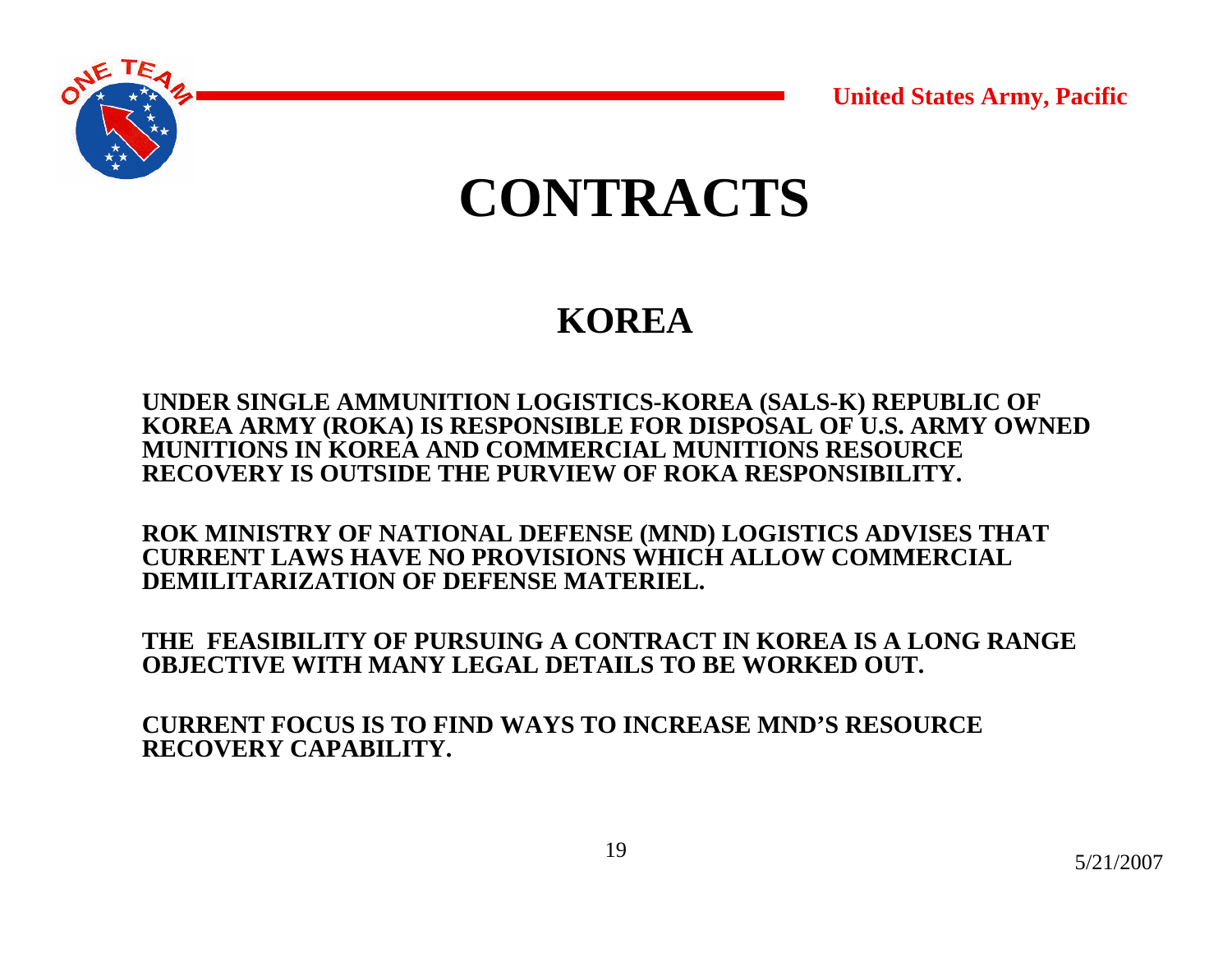

## **R3 FACILITY – KOREA(DEFAC)**

- **JOINT US/ROK DEMILITARIZATION FACILITY IS THE PRODUCT OF A MOA SIGNED IN 1999 (US/ROK)**
- **FACILITY WILL BE SHARED BY ROK AND US**
- **ROK-MND SELECTED AN EXISTING MUNITIONSSTORAGE AND PROCESSING SITE NEAR HWANG-GAN, KOREA FOR CONSTRUCTION**
- **NEW MOA SIGNED 4 SEP 2003**
- **GROUND BREAKING CEREMONY STARTCONSTRUCTION MAR 07 (FOR INCINERATOR)**
- **TARGET DATE FOR OPERATIONS –APR 09**

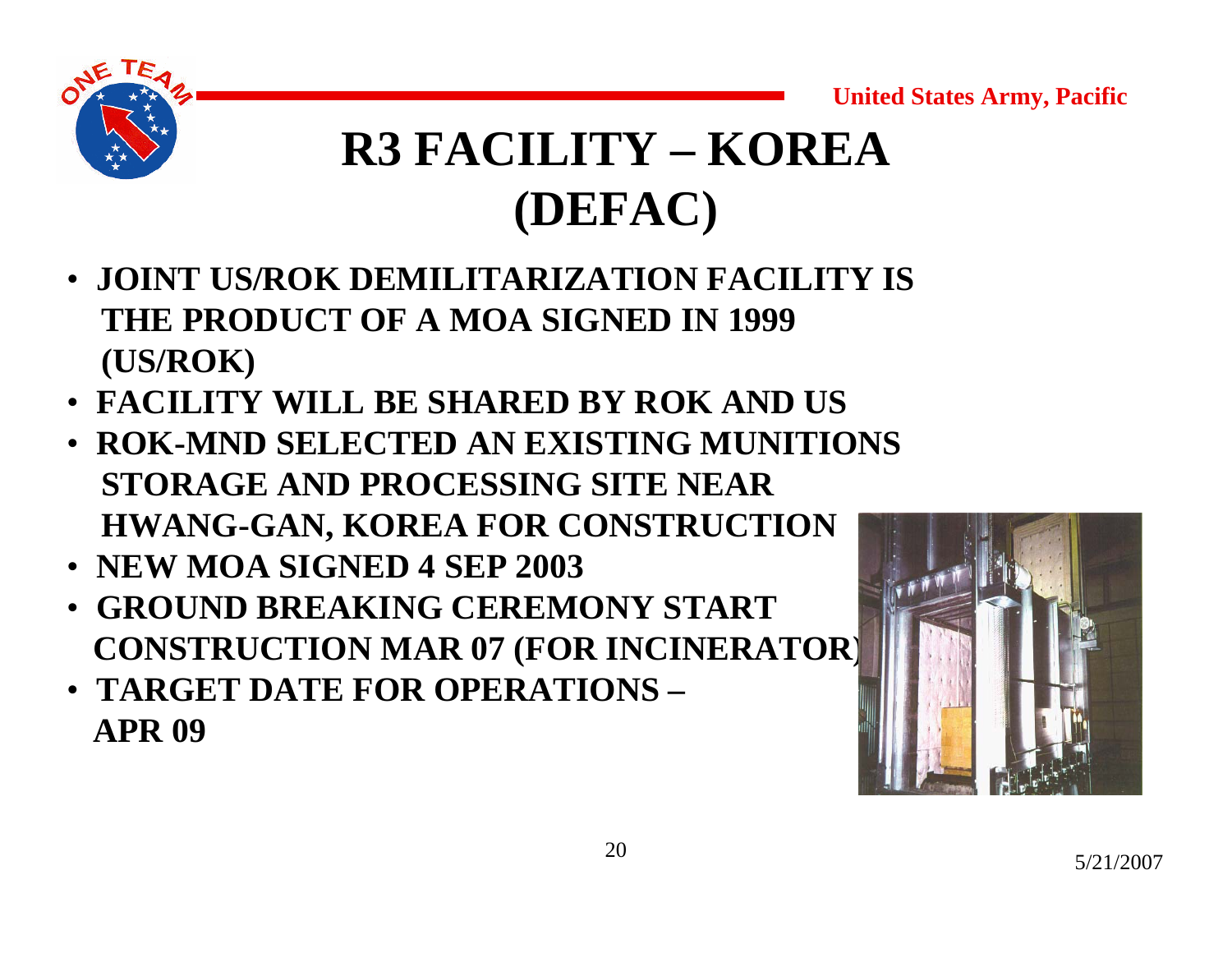

## **R3 FACILITY – KOREA(DEFAC)**

- Provide the capability in Korea to dispose of unserviceable munitions in a timely and cost-effective manner.
- •ROK Provides: Land, buildings, utilities, ammo storage and transportation
- US Provides: Equipment and installation, employee training, surveillance and production control
- Design capacity --- approx. 10,000 short tons annually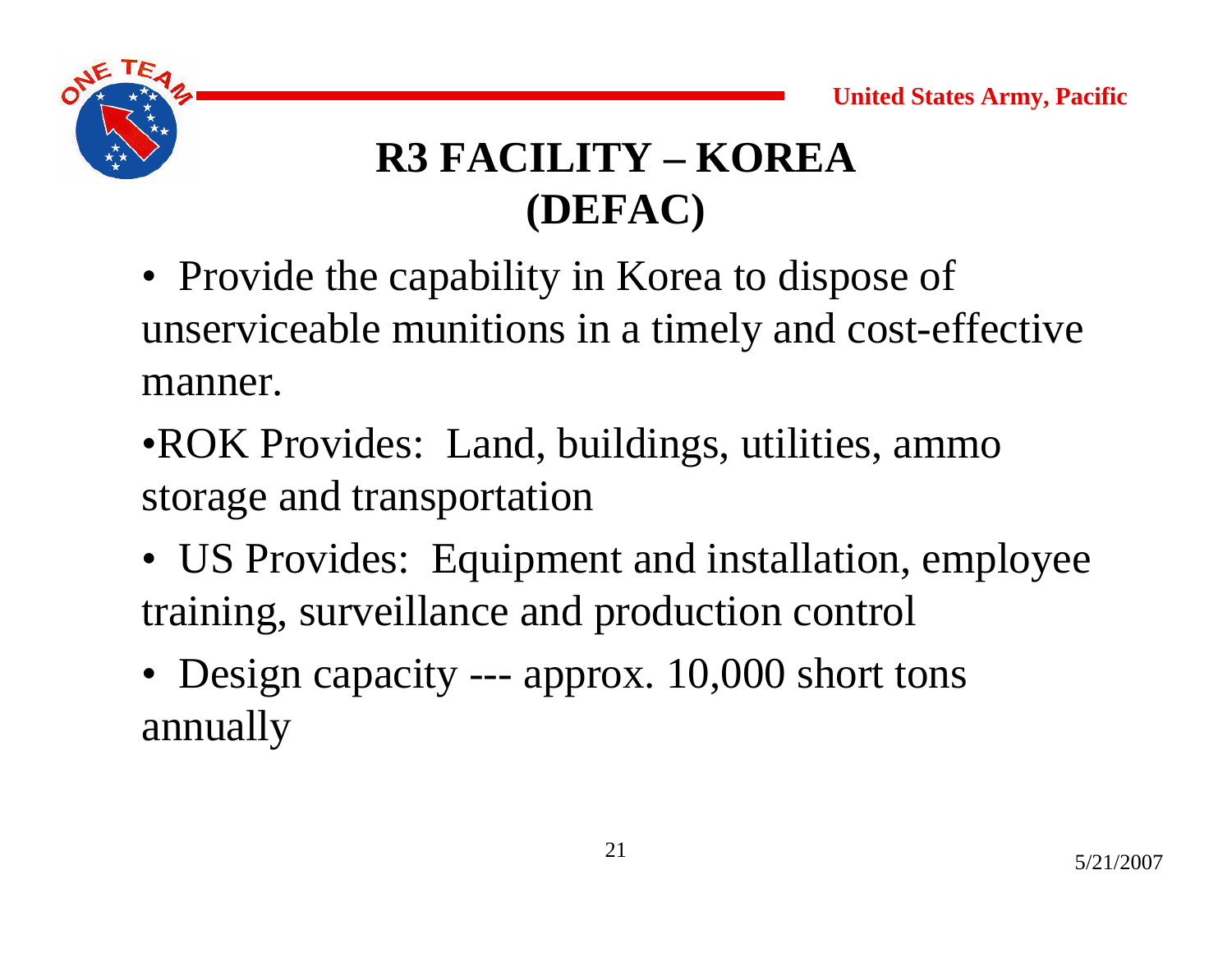

• CAPABILITY OF DEFAC INCLUDES:

- MELTOUT (20 KETTLES)
- INCINERATION ( 1 ROKA OWNED FURNACE)
- PROPELLANT CONVERSION TO FERTILIZER **SYSTEM**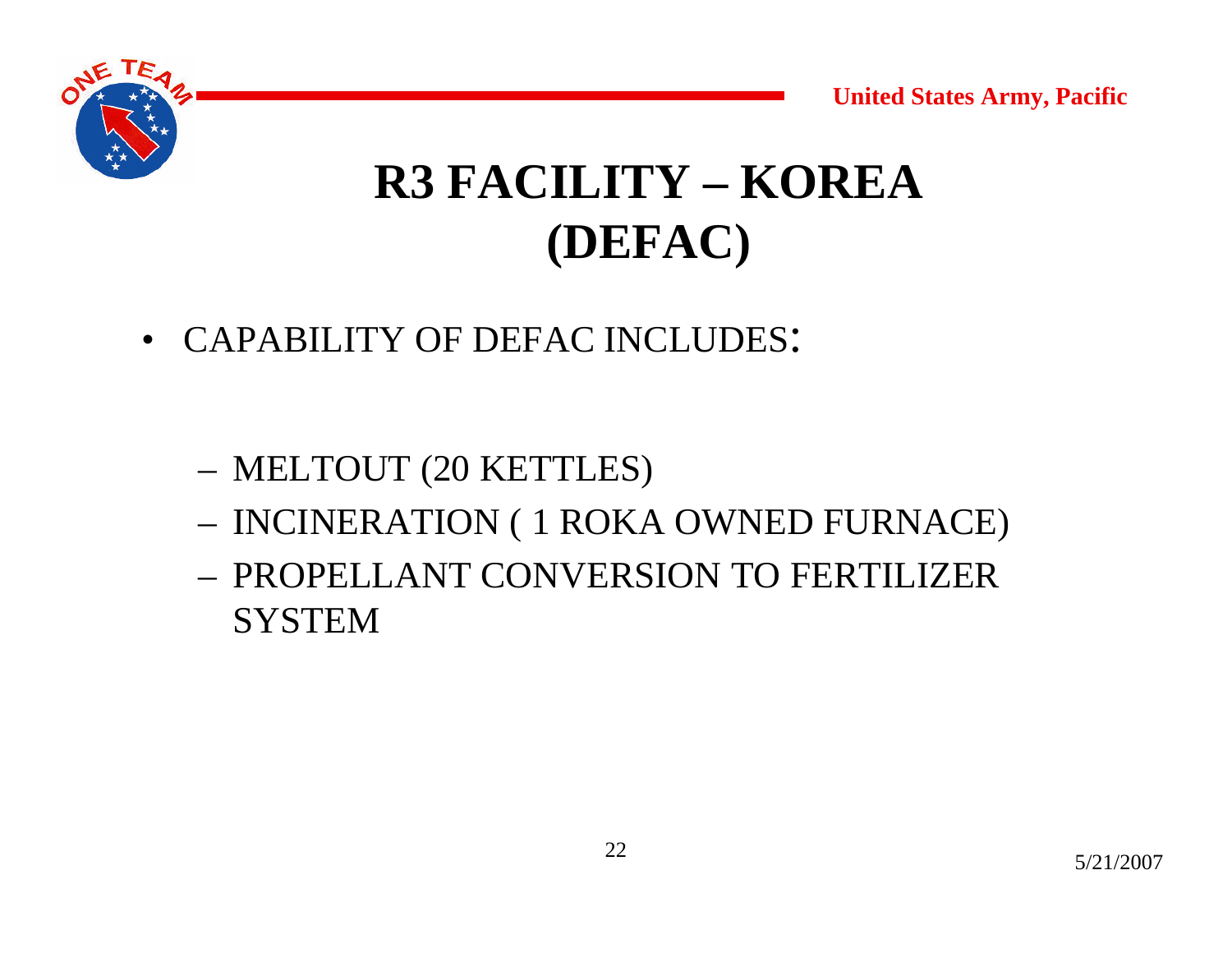## **R3 FACILITY – KOREA(DEFAC)**

**FACTS** 

•

- • ROK-MND RELEASED \$23.58M TO ROK ARMY FOR CONSTRUCTION OF JOINT USE DEFAC AND PROCUREMENT ON AN INCINERATOR.
- • PROVIDED \$9.8M FOR LOCAL COMMUNITY WELFARE PACKAGE FUNDED THROUGH ROK ARMY.
- $\bullet$  YONGDONG COUNTY OFFICE ISSUED CONSTRUCTION PERMIT FOR DEFAC SITE IN JUN 05.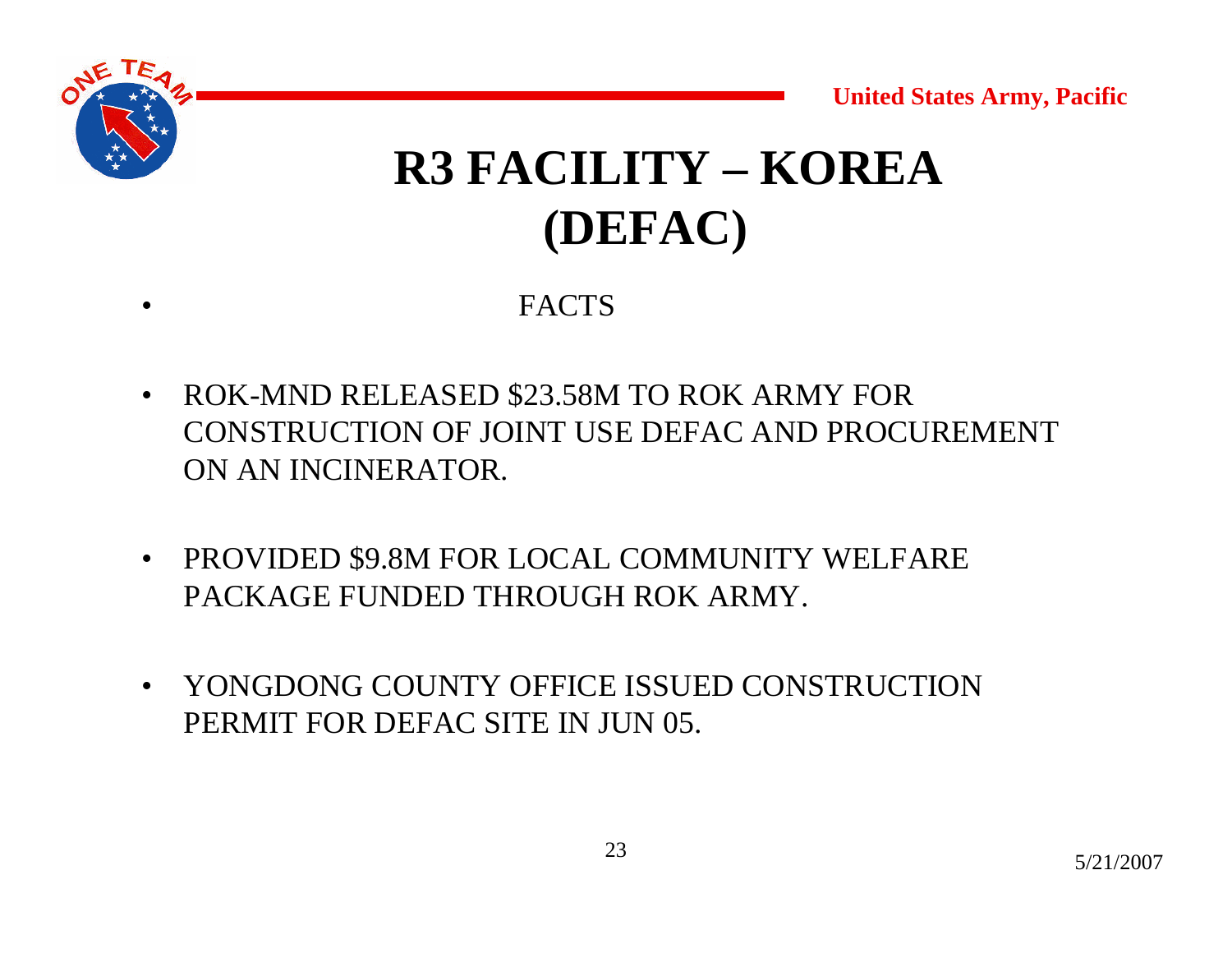

# **PACIFIC RIM NATIONS**

- **PACIFIC AREA SENIOR OFFICERS LOGISTICS SEMINAR.**
	- **PASOLS INITIATIVE NO. 27 : "ESTABLISH A DEMILITARIZATION FACILITY AVAILABLE FOR ALL COUNTRIES IN THE PACIFIC THEATER TO DISPOSE OF UNWANTED MUNITIONS."(CURRENTLY ON HOLD)**
- **COUNTRIES WITH CANDIDATE ASSETS FOR DISPOSAL PROGRAMS.**
	- oo **JAPAN**
	- oo **CHINA**oo **PHILIPPINES**
- oo **BRUNEI**
- oo **SINGAPORE**
- oo **TAIWAN (NON PASOLS)**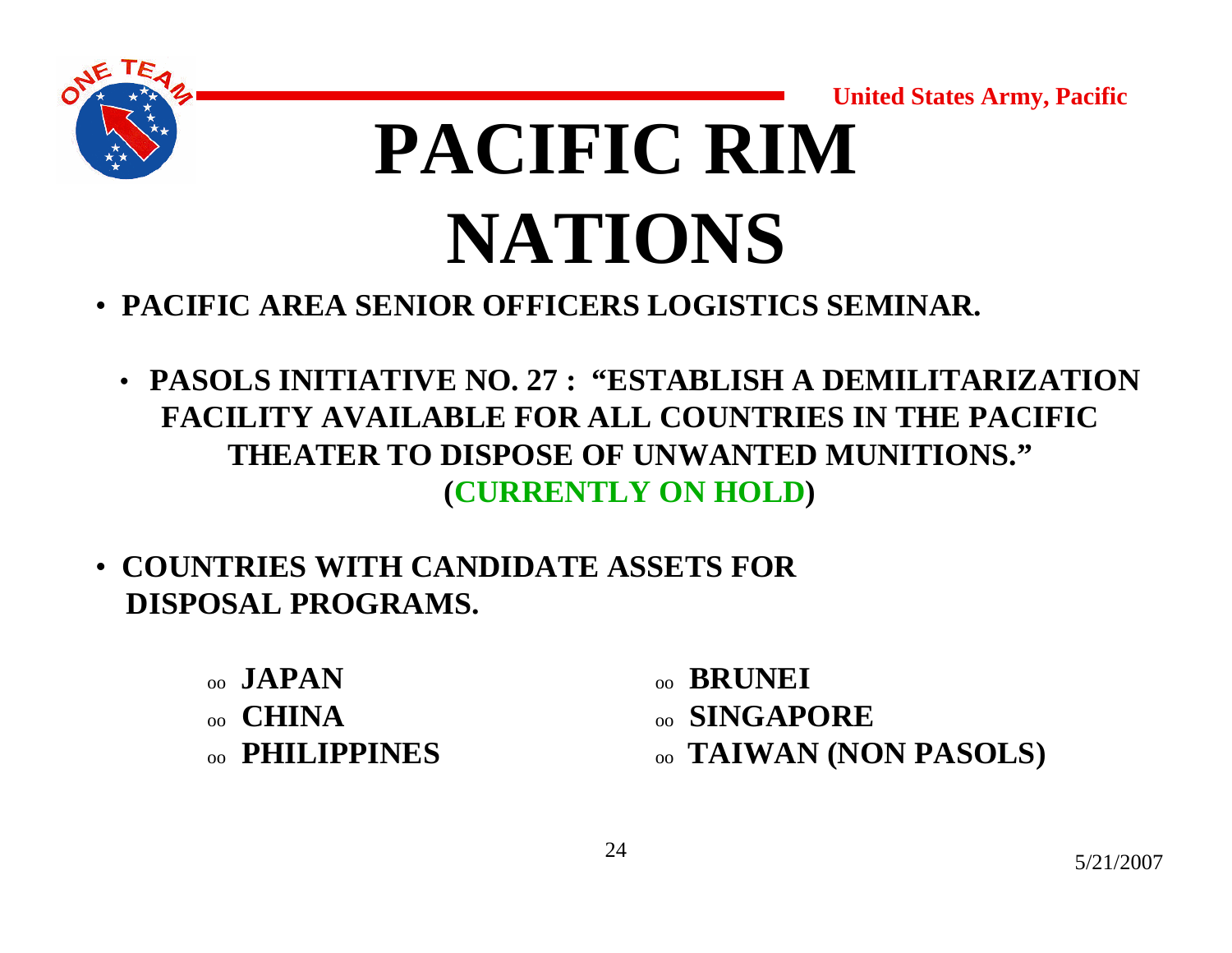



**PASOLS INITIATIVE NO. 27 (ON HOLD PER PACOM J4) GOAL: DEVELOP PACIFIC REGIONAL DEMILITARIZATION FACILTIES.**

**STATUS: MEMBER NATIONS HAVE CONVENTIONAL WEAPONS AND MUNITIONS REACHING END OF SERVICE LIVES REQUIRING DISPOSITION. WORKING GROUP MEETINGS ARE NORMALLY HELD IN CONJUNCTION WITH WORLDWIDE DISPOSAL CONFERENCES. U.S. REPRESENTATIVES BRIEF CURRENT CAPABILITIES AND STATUS TO THE WORKING GROUP.**

**LOGISTICS STEERING GROUP (LSG) DECISIONS: ENCOURAGED INTERESTED MEMBERS TO CONSIDER PARTNERING WITH U.S. TO BUILD ADDITIONAL DEMILITARIZATION FACILITIES IN THE PACIFIC THEATER AND TO SEND DELEGATES TO THE GLOBAL DEMILITARIZATION SYMPOSIUMS & EXHIBITIONS.**